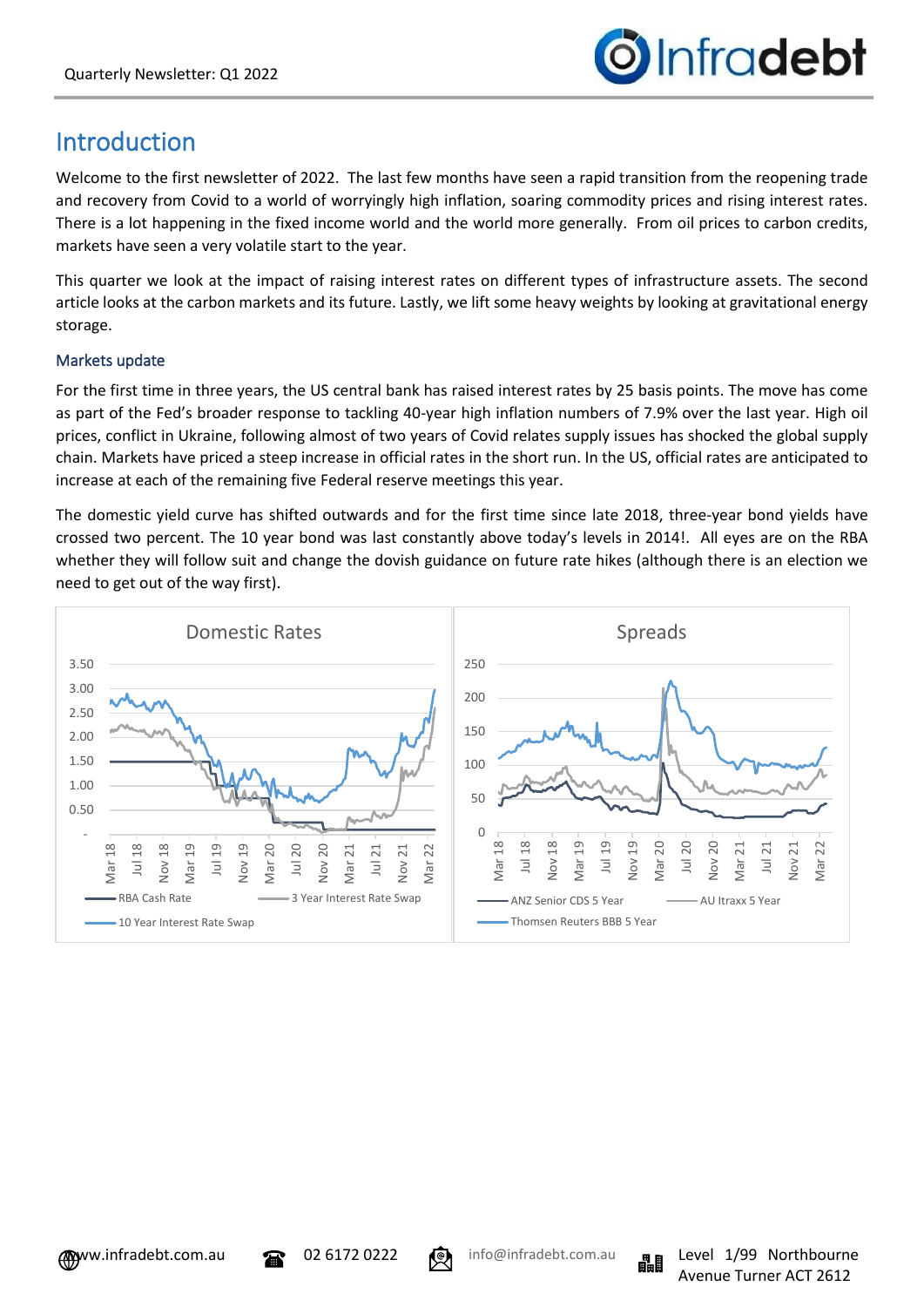### Quarterly Newsletter: Q1 2022



#### New issuance and refinancing

| Date     | <b>Borrower</b>                    | Instrument  | Size $(\$m)$ | Term (Yrs)     |
|----------|------------------------------------|-------------|--------------|----------------|
| December | Ross River Solar Farm<br>Refinance | Loan        | 138          | 5              |
| December | Oaklands Hill Wind Farm            | Loan        | 180          | 14             |
| January  | <b>Duxton Port</b>                 | Loan        | 40           | 3              |
| January  | Pluto Train 2 Acquisition          | Loan        | 3,484        | $\overline{7}$ |
| January  | Clare Solar Farm                   | Loan        | 112          | 4              |
| February | AGL                                | Loan        | 1,400        | n/a            |
| February | <b>IntelliHUB</b>                  | Loan        | 1,437        | 5              |
| March    | <b>Bouldercombe BESS</b>           | Loan        | 45           | 12             |
| March    | <b>Southern Cross Airports</b>     | Loan        | 4,400        | 2/5            |
| March    | Ausnet                             | <b>Bond</b> | 500          | 6              |

#### Equity and other news

- Canadian fund manager Brookfield has acquired a 50% stake in Australia and New Zealand smart meters company IntelliHUB for \$1 bn.
- Brookfield, OMERS and AustralianSuper are submitting their final bids to acquire Axicom, telecommunications tower operator.
- Infrastructure Capital Group acquired a majority interest in a portfolio of small-scale solar projects from Providence Asset Group (PAG). The portfolio contains 15 operational solar sites in Victoria and a development pipeline of 25 projects across New South Wales.
- Brookfield and Grok Ventures (the family office of Mike Cannon-Brookes) submitted a \$5 billion takeover bid to acquire AGL Energy with intentions to shut down its coal generators earlier than their planned closure dates. The initial and revised offers were rejected by the AGL board.







**O**Infradebt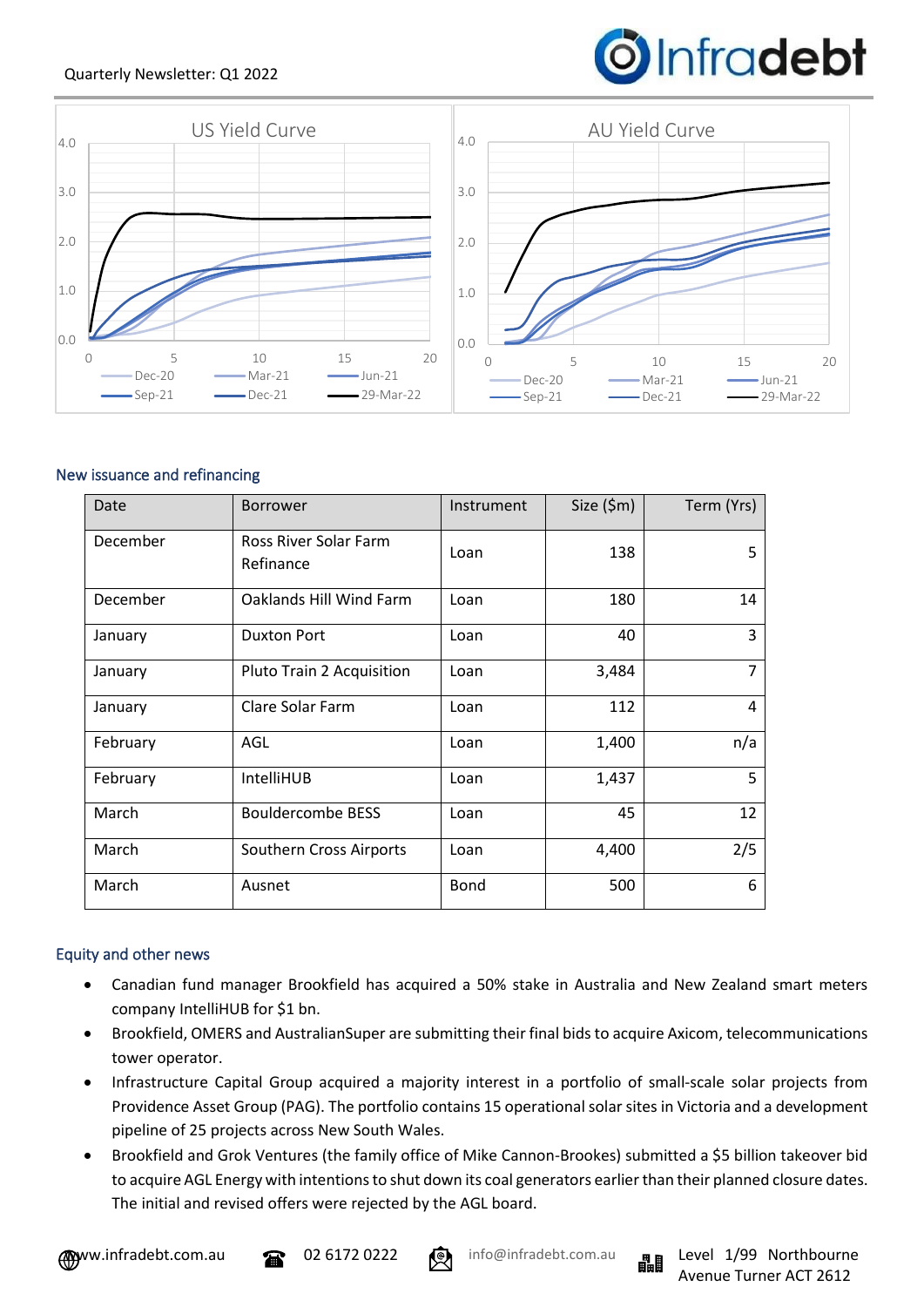

- Origin Energy has announced it will close the 2.88GW Eraring coal-fired power station earlier than expected. The planned plant closure has been brought forward from 2032 to 2025.
- Major construction commenced in February on Project EnergyConnect, a 900-kilometre interconnector between South Australia and New South Wales.
- Korea Zinc's subsidiary Ark Energy Corporation has agreed to buy 100% of Australian wind and solar developer Epuron Holdings. Korea Zinc also pledged to invest US\$50 million in Energy Vault, an energy storage developer.
- The Australian Renewable Energy Agency is launching a \$100 million funding package to support at least three grid scale battery projects (each with at least 70MW in capacity providing system stability services).
- The Foresight Solar Fund has taken full ownership of the 30MW Oakey 1 Solar Farm and 17MW Longreach Solar Farm, after acquiring the remaining 51% stake from Canadian Solar.
- Palisade Investment Partners and First Sentier Investors are acquiring a 50% stake in the 420MW Macarthur Wind Farm from Commonwealth Superannuation Corporation.
- UK based RES Group has acquired Australian renewable energy asset manager Blueshore. Blueshore has 1.6GW of assets under management.
- Cleanaway Waste Management has formed a joint venture with Asahi Beverages and Coco-Cola Europacific partners to construct a \$50 million PET plastics recycling facility. Cleanaway Waste management has also announced to develop two waste-to-energy plants in Victoria and Queensland.
- Edify Energy's 150MW lithium-ion battery projects have entered the final rounds of auction. It is the first battery project to be put to auction in Australia and has seen interest from Macquarie Infrastructure and Real Assets, Federation Asset Management and Palisade.
- Quinbrook Infrastructure partners have listed their 900MW Lockyer battery and gas storage project for auction.
- ASX listed, NEW Energy Solar has put its US solar farms up for sale. The company sold all of its Australian assets and is currently only operating in the US.
- ANZ invested \$50 million to acquire a minority shareholding in Pollination, a climate change investment and advisory firm.
- APA Group has obtained the right to buy all senior secured bank debt of the bankrupt Basslink interconnector.
- BAI Communications intends to sell its Australian towers business which owns and operates 752 broadcast towers and 400 mobile network towers.
- Squadron Energy has acquired the Clarke Creek renewable hub project from Goldwind and Lacour Energy. The project includes ~450MW of wind, solar and battery and the windfarm is contracted under a 15 year PPA with Queensland government-owned Stanwell Group.
- Shell has agreed to acquire a 49% stake in Australia's WestWind Energy with plans to deliver 3000MW pipeline of renewable capacity.
- CEFC, Octopus and Hostplus have teamed up to develop Gippsland Renewable Energy Park in Victoria. The first stage of the project involves 500MW of solar capacity and 500MW of storage.

## Infrastructure and rising rates

Over the past six months, the 10 year inflation linked government bond has increased from -0.80% to 0.17% (the blue line in the chart below). This is an almost 1% increase in real rates! At the same time the nominal 10 year government bond has risen from 1.22% to 2.74% (green line) and, thus, the market implied breakeven has increased from 2.0% to 2.6% (orange line).





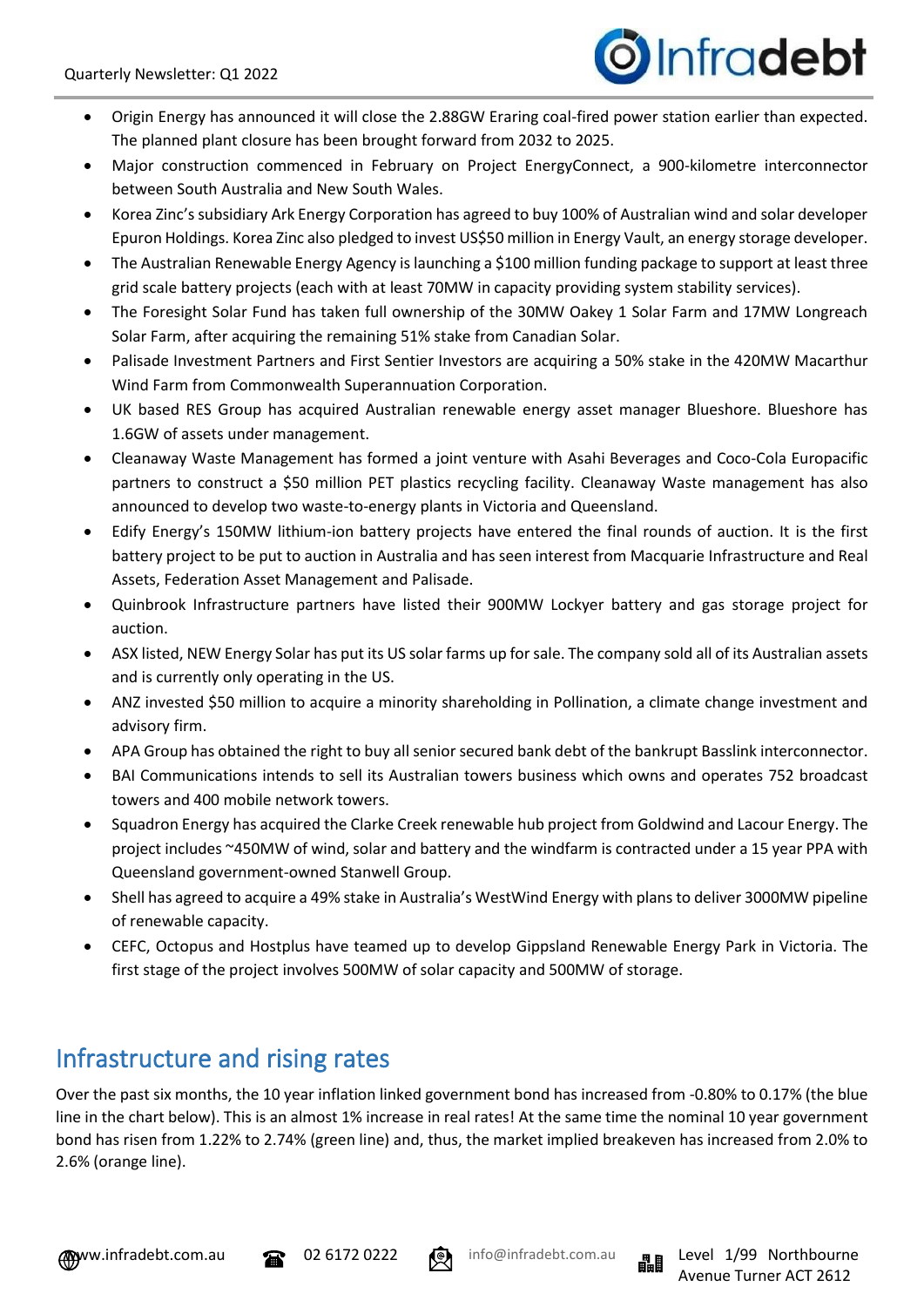

Higher interest rates are usually driven by higher expected inflation rates, and if there is a corresponding move in both, there is little effect on infrastructure valuations (as both net cash flows and the discount rates used to value them move higher).

However, if rates rise faster than inflation expectations, then real rates are increasing (as they have done over the past six months) the cost of capital is increasing at a faster rate than the project cashflows and valuations will likely fall.



The infrastructure asset class, like all risk assets, has enjoyed the strong tailwinds of falling interest rates (nominal and real) over the last three decades. Given the recent rise in real yields investors may be interested in how this reversal is likely affects the infrastructure asset class. This article looks at the relative sensitivity of various infrastructure sub-sectors to rises in interest rates.

Not all infrastructure sectors are affected equally by rising interest rates. Across the subsectors there are differing revenue models, leverage levels and approaches to interest rate hedging. We summarise the broad infrastructure sub-sectors below – patronage assets, regulated utilities, and public private partnerships.



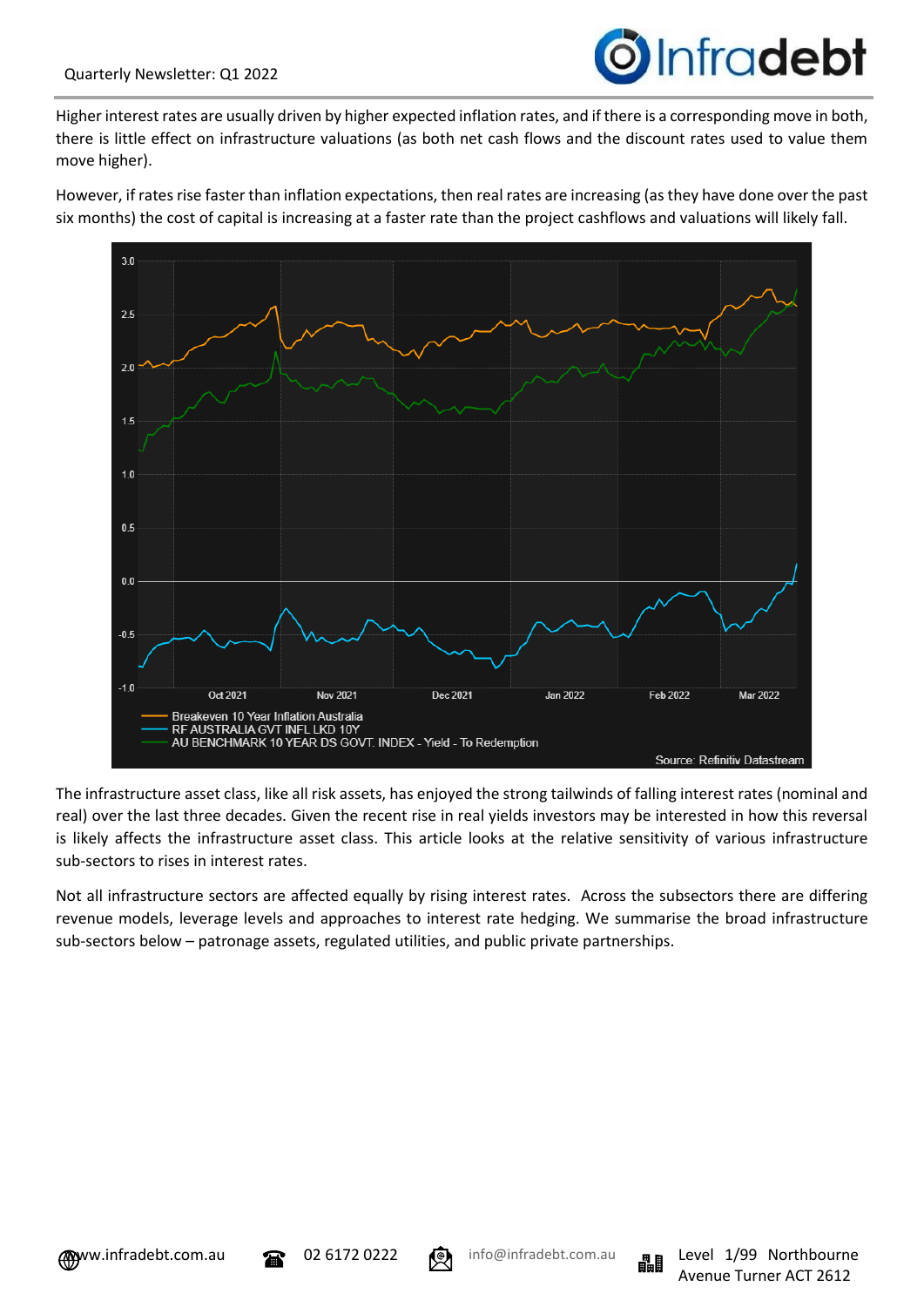

|                                         | Patronage infrastructure                                                       | <b>Regulated utilities</b>                                                  | Private public partnerships                                                            |
|-----------------------------------------|--------------------------------------------------------------------------------|-----------------------------------------------------------------------------|----------------------------------------------------------------------------------------|
| <b>Examples</b>                         | Toll roads, airports and<br>seaports.                                          | Electricity and gas<br>transmission and<br>distribution.                    | Public private partnerships<br>with an availability-based<br>revenue structure         |
| <b>Revenue structure</b>                | Inflation linked and/or<br>patronage linked to<br>economic growth              | Regulated and periodically<br>reset to WACC x Regulated<br>Asset Base (RAB) | Generally a fixed structure<br>with passthroughs for rates<br>and inflation            |
| Leverage                                | Low (40-60%)                                                                   | Medium (60-75%)                                                             | High (75-85%)                                                                          |
| <b>Typical interest rate</b><br>hedging | Fully hedged for the first<br>5-7 years with<br>partial hedging<br>thereafter. | Fully hedged and aligned<br>with 5 year regulatory resets                   | Fully hedged for full term or<br>the State takes long term<br>base rate risk.          |
| Net interest rate<br>exposure           | High<br>Equity exposure +<br>unhedged debt tail                                | Low-Medium<br>Revenues re-set every 5<br>years with updated base<br>rate    | Medium-High<br>Equity exposure is long-<br>dated but usually no<br>unhedged debt tail. |
| <b>Typical equity</b><br>duration       | $15 - 25$                                                                      | $8 - 15$                                                                    | $10 - 20$                                                                              |

### **Private public partnerships**

For highly geared assets with fixed revenue lines such as PPPs with availability payments, there is no direct link to revenue and interest rates. However, due to the high level of gearing, projects are exposed to interest rates via debt interest payments and refinancing risk. Projects usually mitigate interest rate risk by entering into interest rate swaps for the full tenor of the concession. In general, PPPs are proxies for fixed rate bonds with fixed/defined operating cashflows and their valuation linked to the discount rate of those cashflows.

Investments in PPPs would be expected to suffer a significant return headwind in 2022 as valuations are updated on the basis of higher equity discount rates in line with higher 10 year bond rates.

#### **Regulated utilities**

As mentioned in the previous section, for most infrastructure assets there is no direct link between revenue and interest rates. The one exception is regulated utilities in Australia, where the allowable revenue is usually reset every five years as part of a regulatory review cycle. In general, this reset allows revenue equal to a regulated return on capital plus operating costs. This means that higher interest rates (all else equal) will feed through to higher revenues for regulated utilities, albeit with a lag linked to the regulatory reset process. The increase in revenue is in theory expected to match the rising cost of debt.

We would note that there is often not a direct passthrough of interest rate costs as often the actual debt costs are different to how the regulated WACC is calculated (backward looking regulatory method vs forward looking actual rates). Also, where investors acquire regulated assets at greater than 1x Regulated Asset Base (RAB) there is a valuation overhang that is uncorrelated to changes in interest rates. In a general sense, regulated utilities are generally a proxy for floating rate debt as revenues and funding costs move with interest rates. Interest rates effect the valuation component that is greater than the RAB.

Thus, while rising interest rates are likely to be a headwind for regulated assets, our view is that it wouldn't be as material as for PPPs.





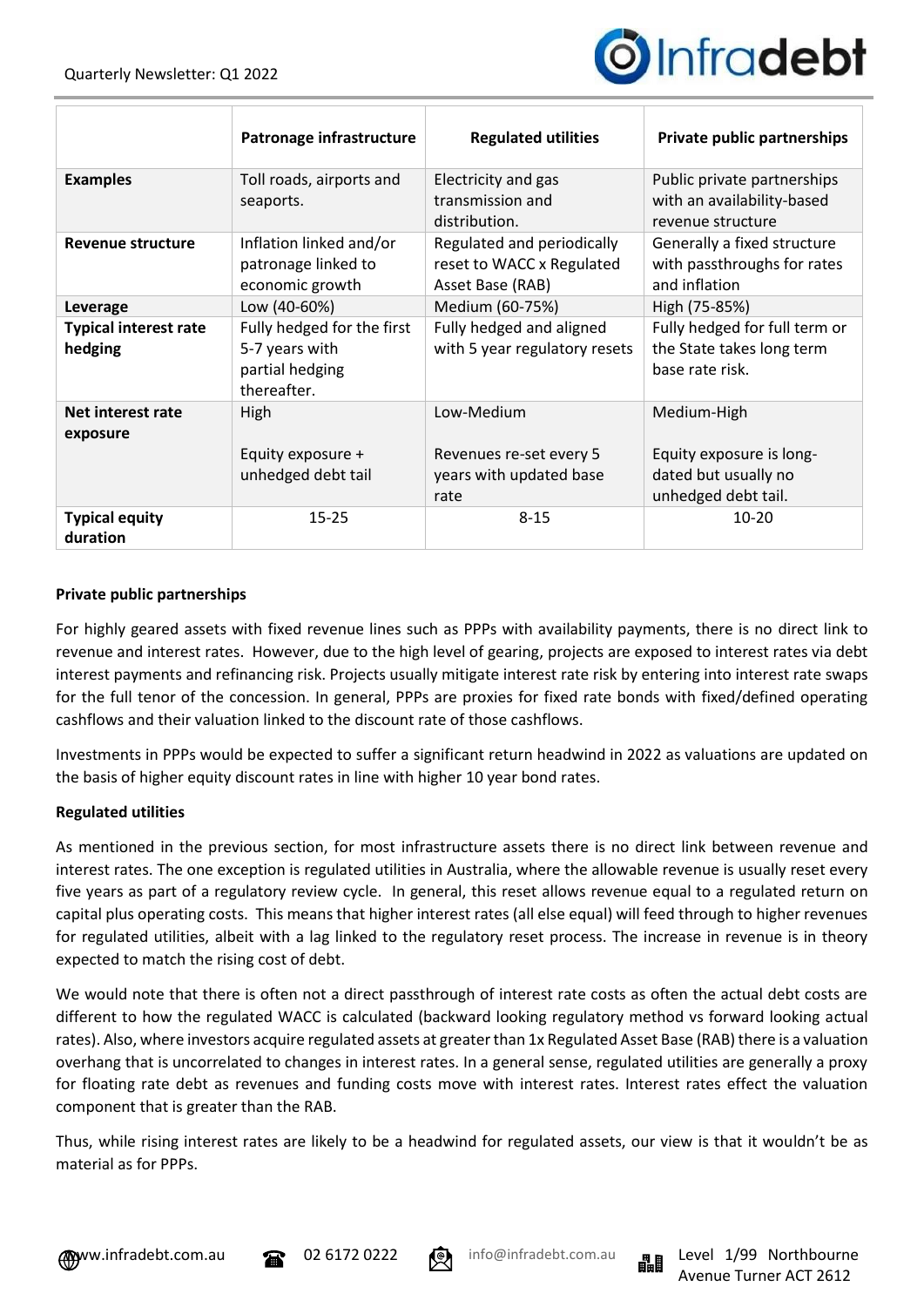

#### **Patronage infrastructure**

For patronage and economic assets revenue growth is driven by a combination of general economic growth, population growth and inflation. These assets have a higher growth profile and are likely to have the highest interest rate sensitivity due to the longer duration of cashflows. These concessions commonly have minimum levels of revenue escalation, for example Transurban's CityLink guarantees a minimum 4% level of escalation under the concession.

Patronage assets tend to benefit from inflation as revenues grow at a higher rate. In the Transurban's 2022 half year results management presented analysis showing that 68% of revenue had a 4.25% escalation floor and that a 1% increase in inflation would be a greater positive impact than any negative impact from a 1% increase in higher interest rates. The level of interest rates will however change the equity valuation via increased equity discount rate.

This analysis focuses purely on base rates and implicitly assumes that patronage or other revenue drivers are held constant. Other factors such as the Covid-19 pandemic may structurally change the demand profile of some patronage assets unrelated to interest rates and inflation. Separate to interest rates the biggest valuation driver of patronage assets is volume through the asset. These are the growth stocks of the infrastructure asset class!

#### **Summary**

In summary – infrastructure assets by the very nature of their low-risk long-term cash flows are sensitive to interest rates. This has been a massive and surprisingly consistent tail-wind for the performance of equity investments in the sector over the past decade of falling interest rates. Investors should be ready for potential head-winds (or at least gusts!) over the period ahead as higher risk free rates get reflected in asset valuations.

## Carbon Credits

Carbon prices globally were on a tear in 2021. There was much conviction around global action to fight climate change following the election of the Biden administration, continued strong climate leadership across the UK and Western Europe and of course excitement pre and post COP26. This dynamic saw European carbon credit prices rally from circa €50 in mid 2020 to almost €100 by the end of 2021. Prices pulled back substantially with the war in Ukraine, but have retraced 50% of their losses.



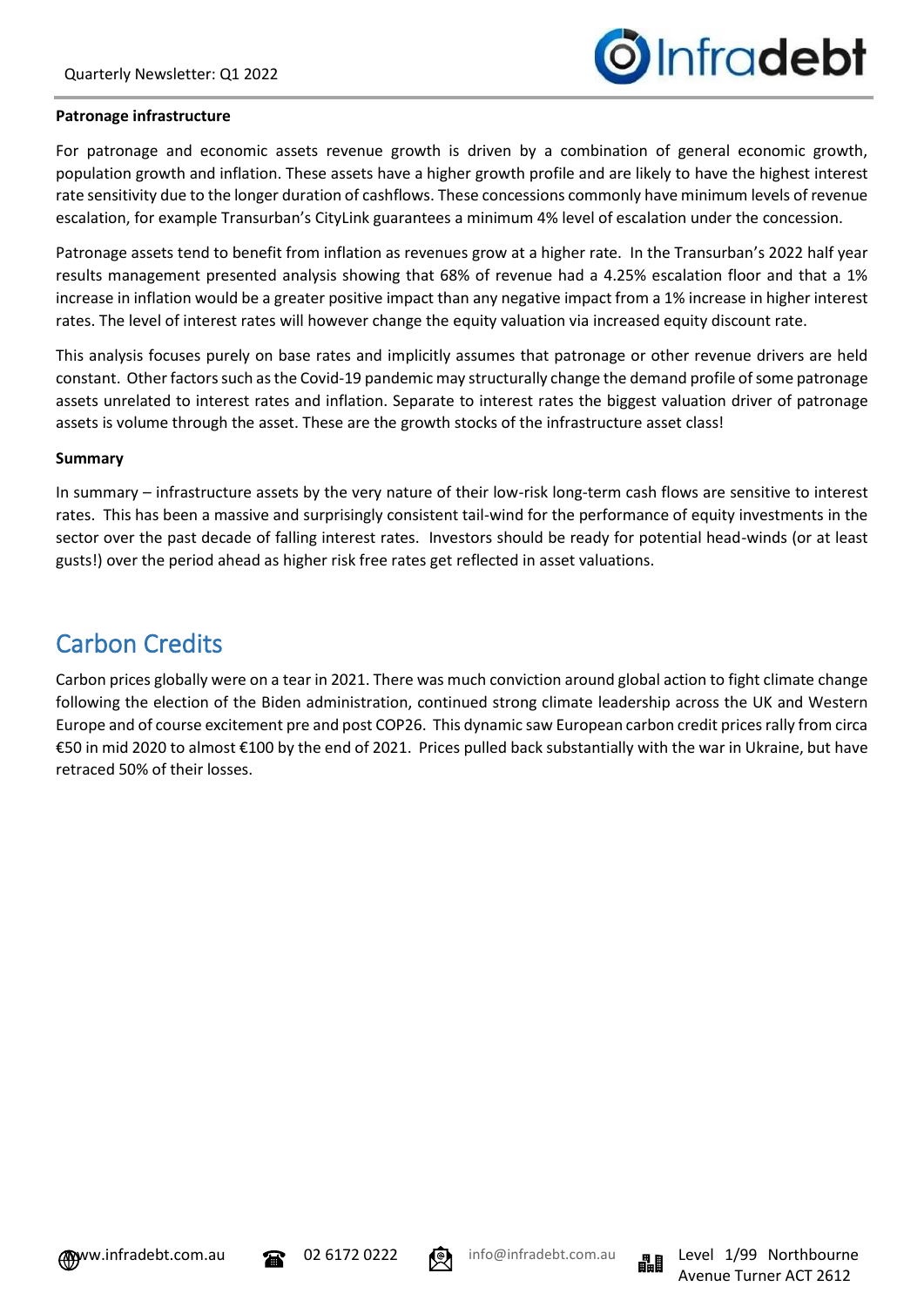



Source: Refinitive Eikon

Australian Carbon Credit Unit (ACCU) prices, started 2021 much lower than international carbon credit prices at around A\$17. Despite the lack of near-term ambition in Australia's COP26 pledges, ACCUs have also been on a rocket ship, rising from the teens to more than \$50 over the course of 2021 (see chart below).



Source: accus.com.au

ACCUs represent one metric tonne of CO2. In order for a project to qualify for the production of ACCUs it must first be certified by the Clean Energy Regulator (CER).

To create an ACCU a project has to register with the CER under a number of qualifying approaches. Each approach has a defined methodology and a number of criteria that have to be met. Once a project registers with the CER it will



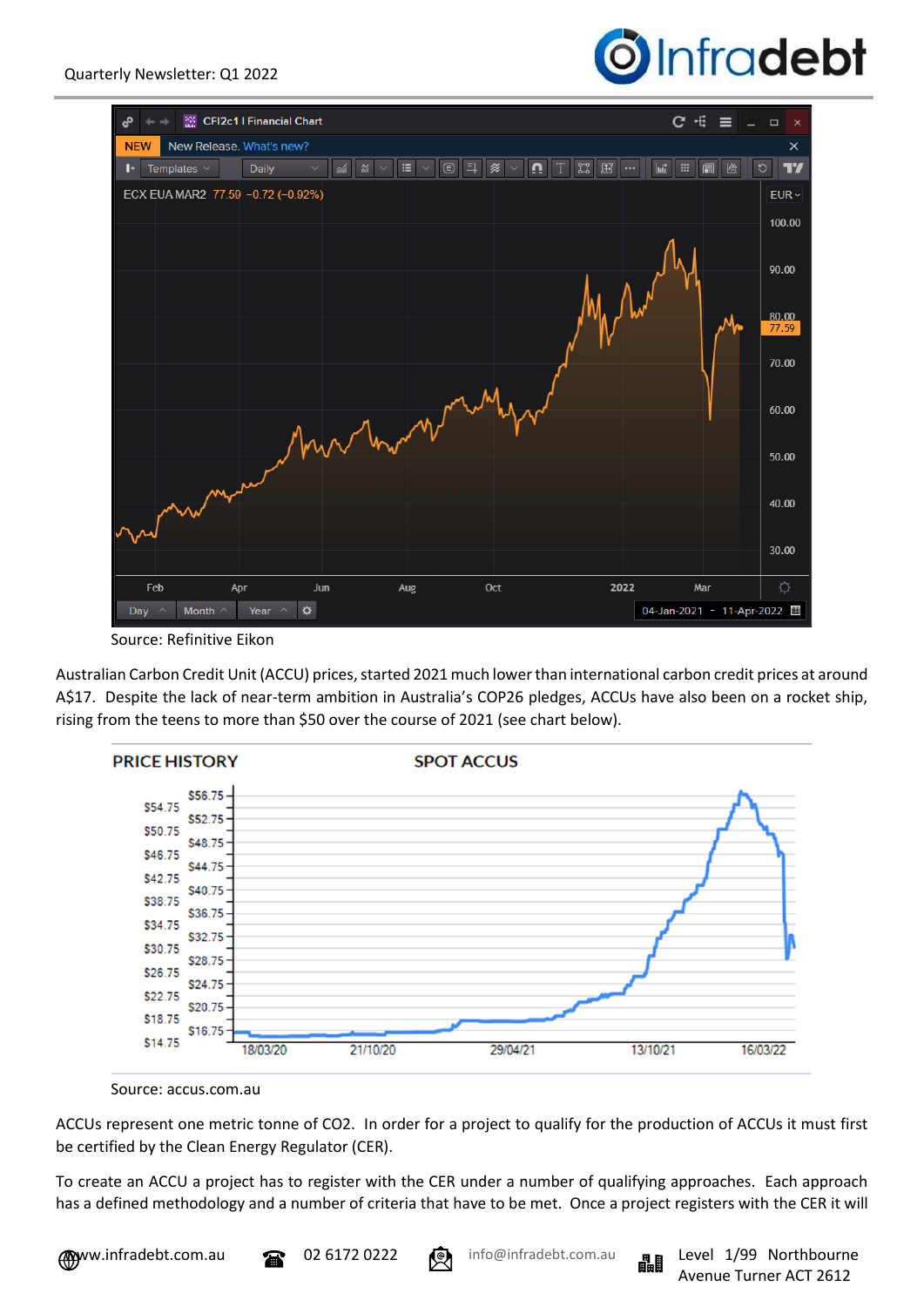

be granted ACCUs for the carbon abatement it achieves over the project life (often 10 or 20 years). Depending on the project method, ACCUs can start being generated shortly after registration or otherwise need to wait for measurement of how much carbon has been sequestered, before ACCUs are generated.

The largest participant in the ACCU market is the government via the Emissions Reductions Fund (ERF). Between 2017 and 2021 the ERF has undertaken 13 auctions to buy 209m ACCUs from 509 distinct projects at prices between \$10 and \$17 per tonne. That is a cumulative commitment of circa \$2bn.

In early auctions, all ERF contracts were fixed delivery contracts. That is, there was a binding obligation on the project to deliver the ACCUs – even if ACCU prices had risen above the contract price. More recently, bidders at the ERF auction had the choice of electing between a fixed delivery contract and an optional delivery contract. The optional delivery contract was effectively a put option – that is, if spot ACCU prices were higher – the project had the option to not sell to the ERF and capture the higher spot price. However, because this option had only been introduced recently the vast majority of the ERF contracts are fixed delivery contracts (see chart below).



Source: CER announcement from October 2021 ERF Auction

The net of all this, is that while the ACCU market is quite large, currently almost 1,000 projects and 200 million tonnes of sequestration over the next 20 years, the volume of freely tradable ACCUs at a particular point in time is actually quite small. In financial market terms, this is a market with very low free float!

For example, the chart below shows the creation and surrender activity for ACCUs in 2021. The total supply of ACCUs, including those from prior years, was 25 million tonnes (tiny compared to Australia's emissions of 500 million tonnes). Demand for ACCUs for surrender through bilateral trade was less than 15 million tonnes – dominated by ERF delivery obligations.



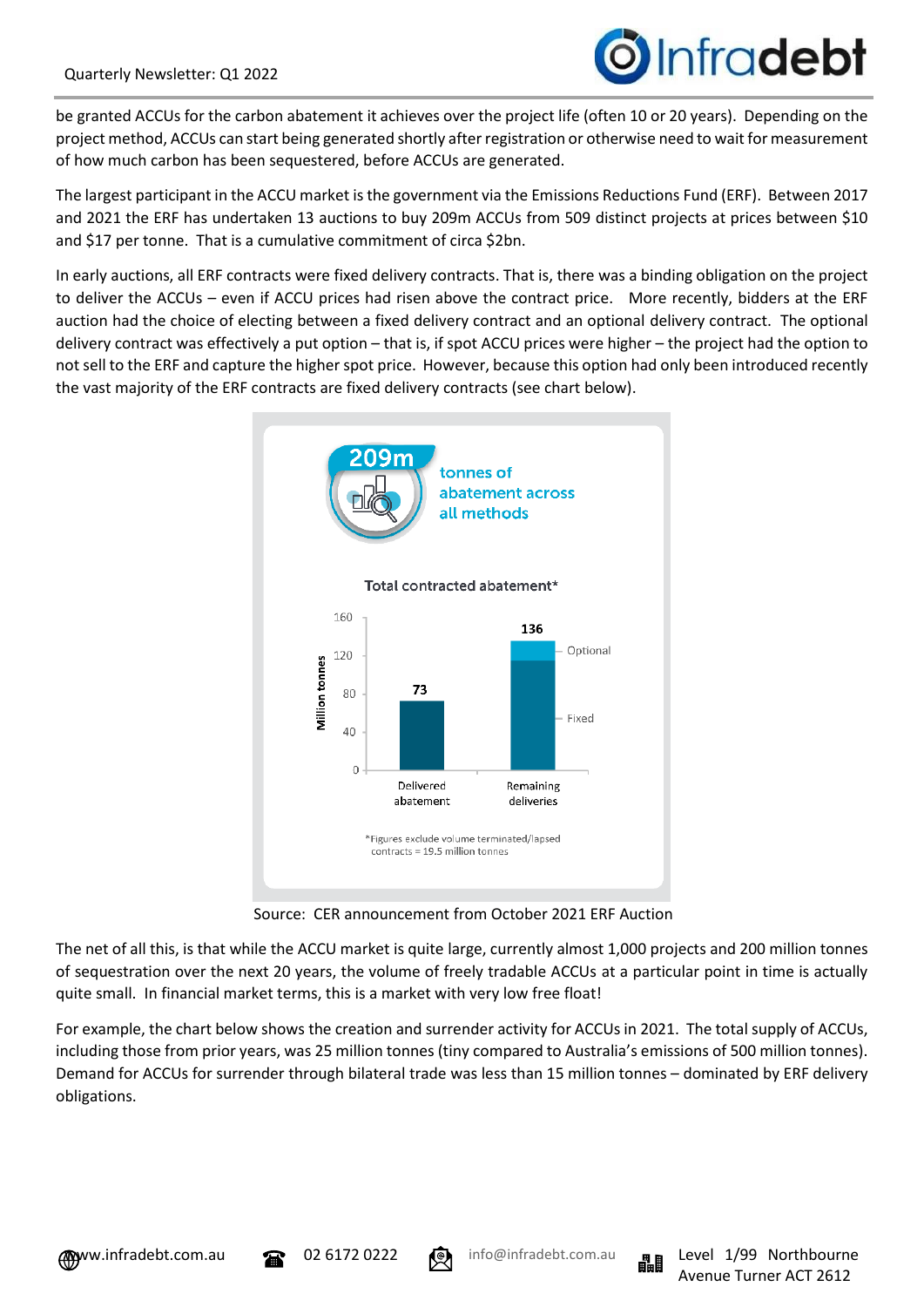# Infradebt

#### 2021 ACCU market



#### Source: CER, March 2022 Quarterly Report

What this chart doesn't capture is demand for ACCUs for investment/speculation purposes. That is, acquiring ACCUs today for the purpose of surrendering them later (when ACCU prices might be higher). According to RenewEconomy, for the last three years the volume on the secondary market has been between 3.8 and 6 million ACCUs annually. A relatively small shift in speculative activity, or perhaps only \$50m of capital value, could completely shift market dynamics, shifting the market in 2021 from one of oversupply (and where voluntary demand could be easily met from uncontracted supply), to one where there was stiff competition to access the small number of uncontracted or optional delivery ERF contract ACCUs.

This has radically changed in March 2022, when the Federal Government announced a change in policy to allow project owners with flexibility to exit their 'fixed delivery' carbon abatement contracts (CACs) under the Emissions Reduction Fund.

This announcement reduced the ACCU price by 38% overnight.

Under this arrangement suppliers to the ERF will pay the agreed price to the ERF plus a break fee of \$12.50. The ERF price varies from auction to auction, but in approximate terms this would equate to a break cost of \$22-\$29.

Recent ACCU prices have reflected this massive shift in supply demand dynamics – as we go to print the price has settled at \$31 (a fall from \$57 in January). Thus, the market seems to have settled at a price that is reflective of break cost for the additional new supply with a relatively small additional premium.

The price of ACCUs is also likely to remain subdued for the foreseeable future. As carbon market analysts RepuTex recently pointed out, in the next three months 7m ACCUs could be released from ERF contracts, and up to 112m by 2033. Given the secondary market has hovered around 5m ACCUs traded annually for the last 3 years – the ERF releases can easily swamp the market.

So why did the Federal Government intervene – the rationale put the public was that it would "increase liquidity, allow project proponents to take advantage of higher private market prices and ensure equitable treatment" (Source: ABC, Mister for Energy and Emissions Reduction).

But is market intervention the right path?

It depends which side of the fence you sit on. The market should settle at a price of the lowest cost marginal new supplier of credits, but in a highly constrained market, the price will inevitably be volatile and that's what we saw late last year/early this year.

The winners from the Federal Government's decision are going to be emitters, traders, and legacy ERF auction winners with fixed delivery contracts. The losers will be unhedged speculators, and project owners that either had no ERF contract or optional delivery contracts – they've seen the value of their projects eviscerated.

This all comes at a time when we need convergence in carbon credit markets globally. Climate change is a global problem – it doesn't matter where CO2 emission reduction occurs – they just needs to happen, and of course,





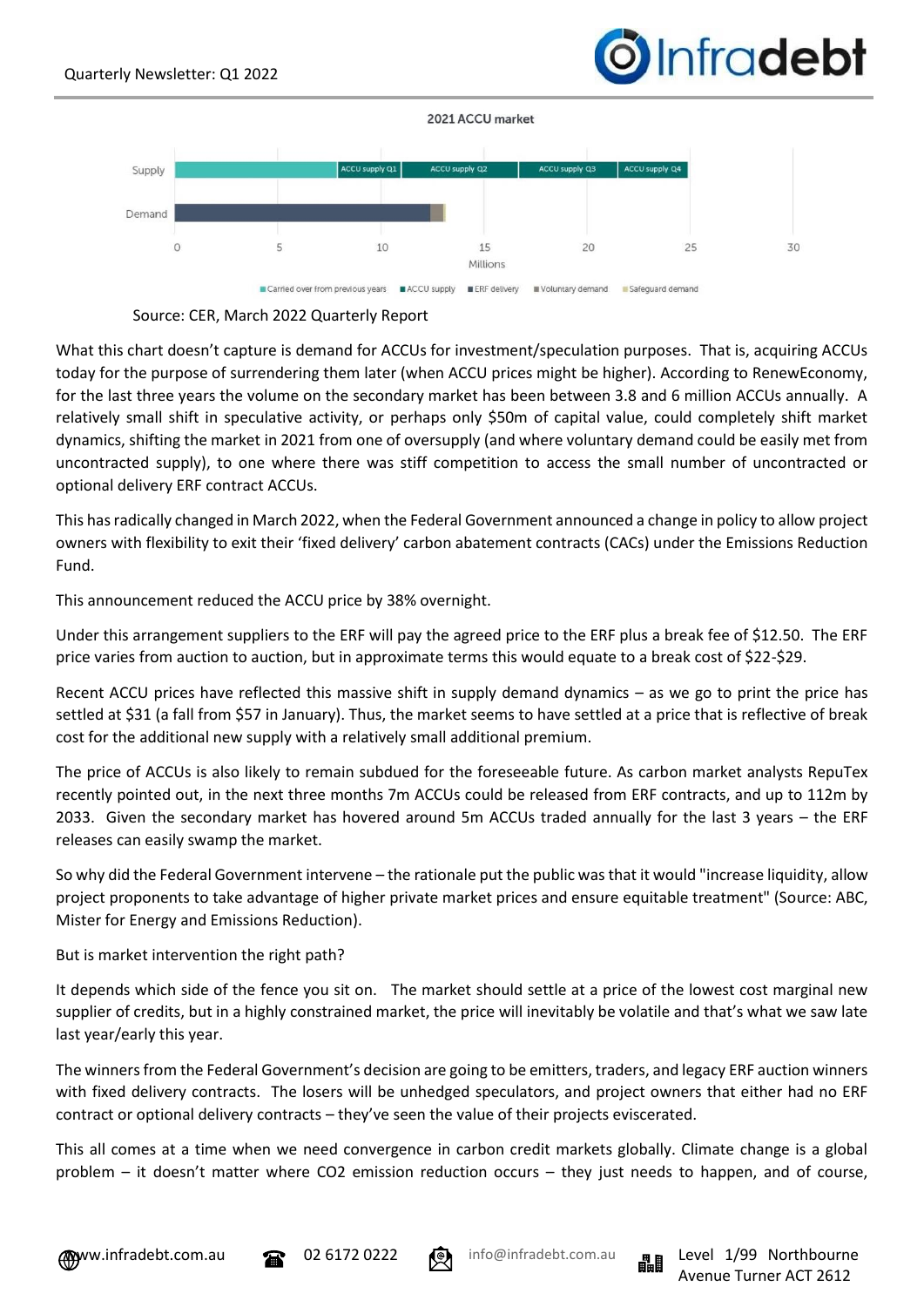

preferably at the lowest cost. Globally, regulators need to be strengthening and giving confidence in markets, allowing for tradability (across markets), improving liquidity and price discovery.

Arguably the projects that have been bid into the ERF process are the easiest, least cost projects. From here it only gets harder. The IPC models rely heavily on carbon sequestration to get to net zero by 2050 (as does the Federal Government's net-zero by 2050 strategy). By their nature, carbon sequestration projects (natural or mechanical) are all long-life, high upfront cost projects, and I don't need to lecture this readership group on the importance of policy stability and investor confidence as it relates to long term revenues to support these projects. Price signals and market confidence are critical.

So we at Infradebt see the Government's intervention as hindering rather than helping, they may have alleviated a perceived short-term squeeze, but sent a range of bad signals to the market about the risks of bringing on new supply and the cost of continued pollution for emitters. For Australia – annually we emit 500m tonnes of CO2, renewables will put a dent in the problem, but to get to net zero will require extensive use of carbon sequestration to decarbonise the economy as we transition. One could also view carbon sequestration as a huge opportunity for Australia – natural projects require land and mechanical projects require vast sums of low-cost renewable energy. But for the opportunity to be executable we need a viable, defensible, liquid carbon credit market.

## Gravity Energy Storage





There has been quite a bit of buzz about gravitational energy storage recently. That is, storing energy by lifting weights. This energy can be released by lowering the weights and using the kinetic energy to run a generation. That is, pump hydro but with concrete blocks instead of water.

A key attraction of these concepts – compared to pump hydro – which has been in operation for well over a hundred years, is the flexibility of a modular structure that isn't dependent on terrain/geography. That is, a storage system, that can be put where it is needed.

**Myww.infradebt.com.au 22 02 6172 0222** (@ info@infradebt.com.au night Level 1/99 Northbourne







Avenue Turner ACT 2612